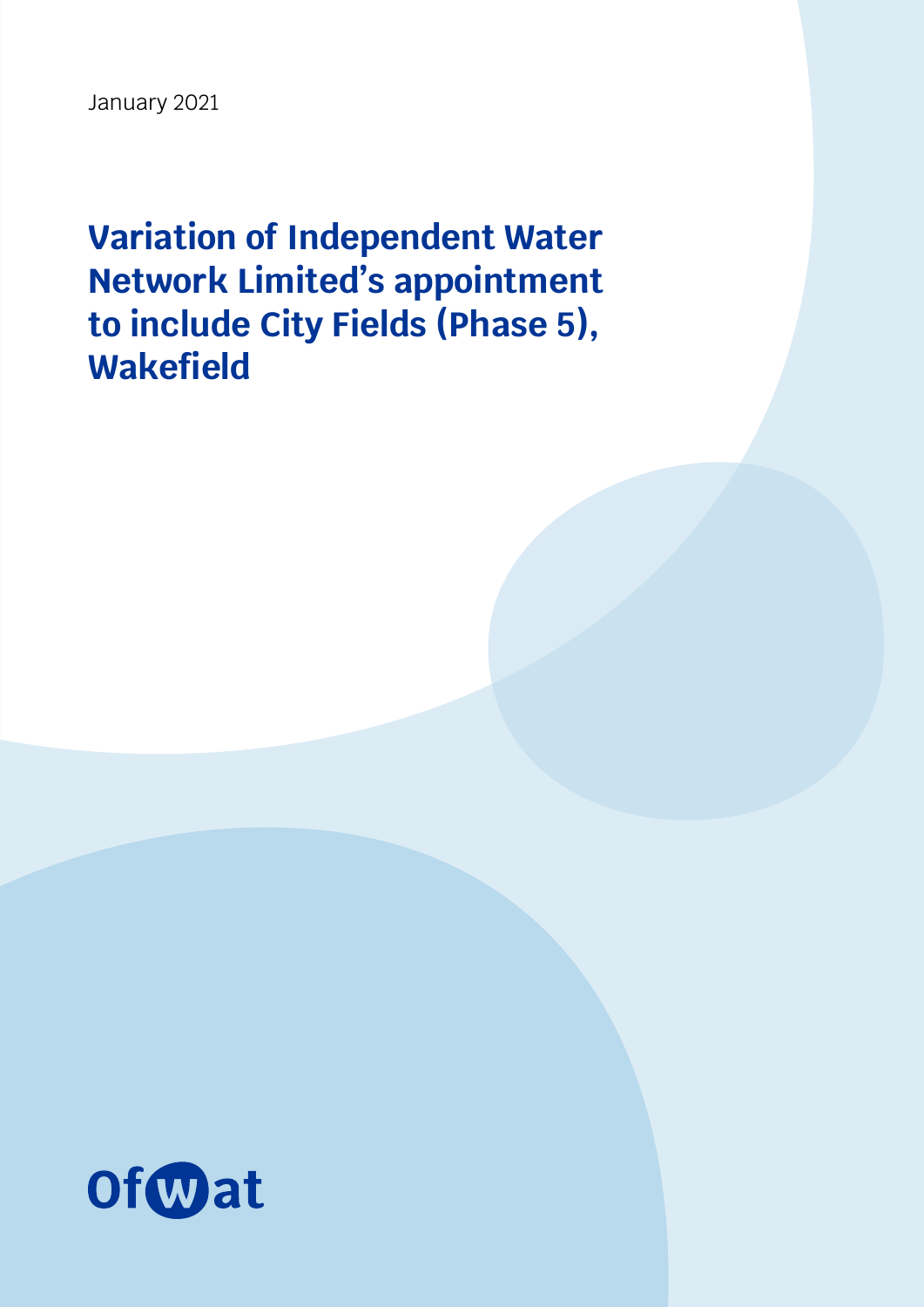## **About this document**

### **Variation of Independent Water Networks Limited's appointment to include City Fields (Phase 5)**

On 23 November 2020, Ofwat began a consultation on a proposal to vary Independent Water Networks Limited's ("**Independent Water Networks**") appointment to become the water provider for a development in Yorkshire Water Services Limited's ("**Yorkshire Water**") water supply area called City Fields (Phase 5) in Wakefield, West Yorkshire ("**the Site**").

The consultation ended on 21 December 2020. During the consultation period, we received representations from three organisations, which we considered in making our decision. On 23 December 2020, we granted Independent Water Networks a variation to its existing appointment to enable it to supply to the Site.

This notice gives our reasons for making this variation.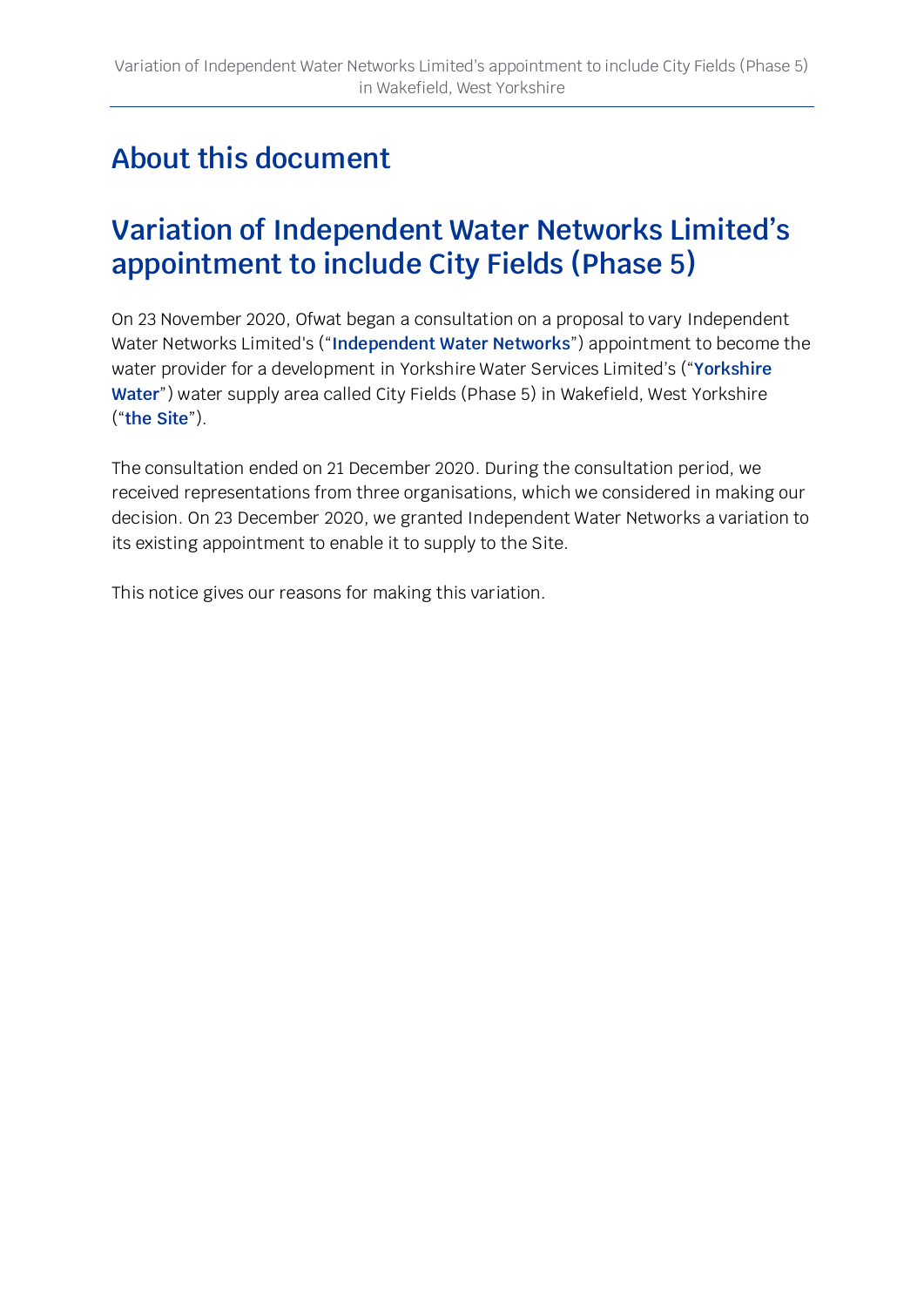## **Contents**

| About this document  |                                        | 1              |
|----------------------|----------------------------------------|----------------|
| 1.                   | Introduction                           | 3              |
| 2.                   | The application                        | 5              |
| 3.                   | Responses received to the consultation | $\overline{7}$ |
| 4.                   | Conclusion                             | 8              |
| Appendix 1: Site Map |                                        | 10             |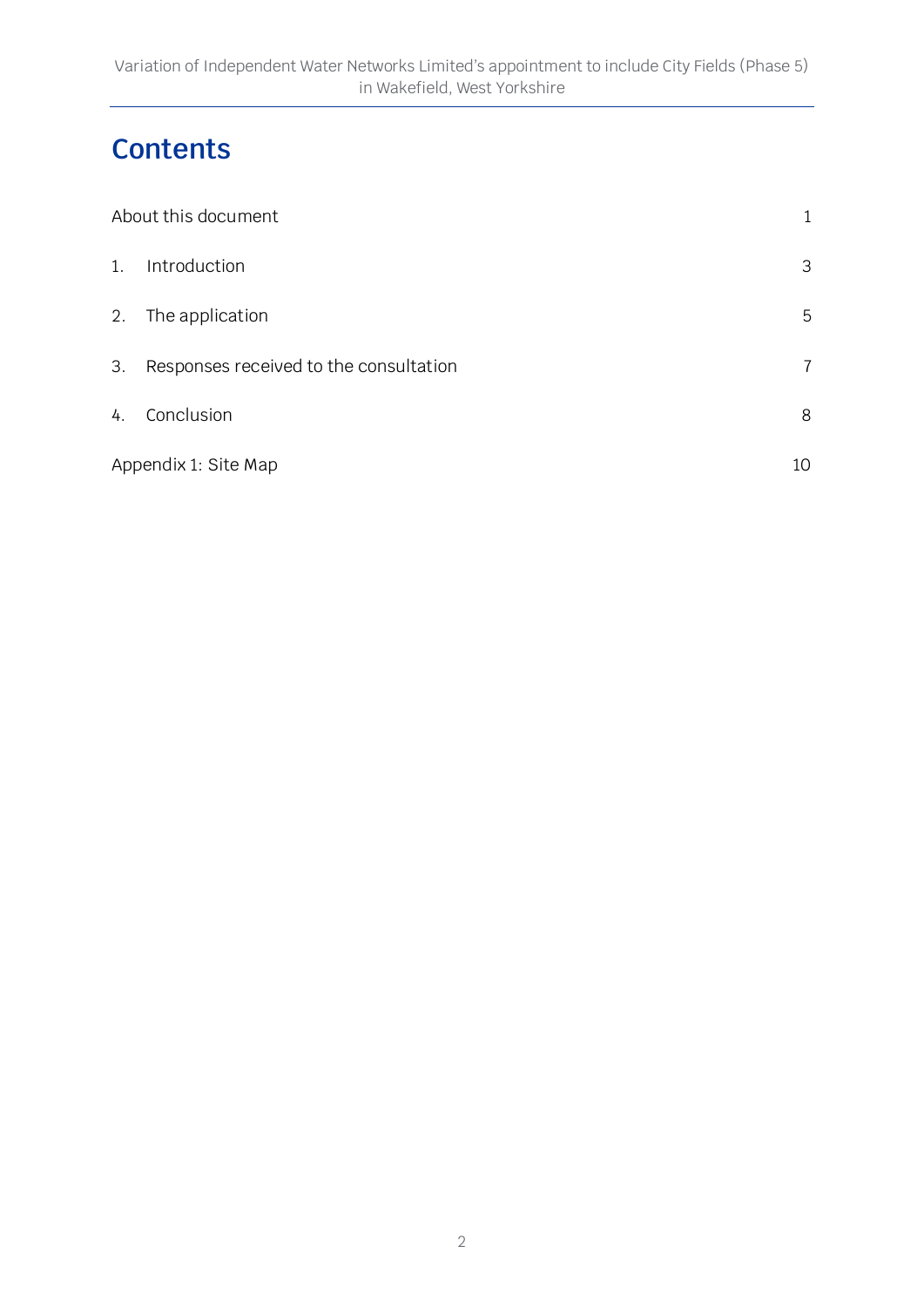## **1. Introduction**

The new appointment and variation mechanism, specified by Parliament and set out in primary legislation, allows one company to replace the current company as the provider of water and/or sewerage services for a specific area. This mechanism can be used by new companies to enter the market and by existing companies to expand into areas where they are not the appointed company. In this case, Independent Water Networks applied to replace Yorkshire Water to become the appointed water company for the Site.

A company may apply for a new appointment (or a variation of its existing appointment to serve an additional site) if any of the following three criteria are met:

- None of the premises in the proposed area of appointment is served by the existing appointed company at the time the appointment is made (the "**unserved criterion**");
- Each premises is likely to be supplied with at least 50 mega litres per year (in England) or at least 250 mega litres per year (in Wales) and the customer in relation to each premises consents ("**the large user criterion**");
- The existing water and sewerage supplier in the area consents to the appointment ("**the consent criterion**").

When considering applications for new appointments and variations, Ofwat operates within the statutory framework set out by Parliament, including our duty to protect consumers, wherever appropriate by promoting effective competition. In particular, in relation to unserved sites, we seek to ensure that the future customers on the site – who do not have a choice of supplier – are adequately protected. When assessing applications for new appointments and variations, the two key policy principles we apply are:

- 1. Customers, or future customers, should be no worse off than if they had been supplied by the existing appointee; and
- 2. We must be satisfied that an applicant will be able to finance the proper carrying out of its functions as a water and/or sewerage company.

Entry and expansion (and even the threat of such by potential competitors) can lead to benefits for different customers (such as household and business customers and developers of new housing sites). Benefits can include price discounts, better services, environmental improvements and innovation in the way services are delivered.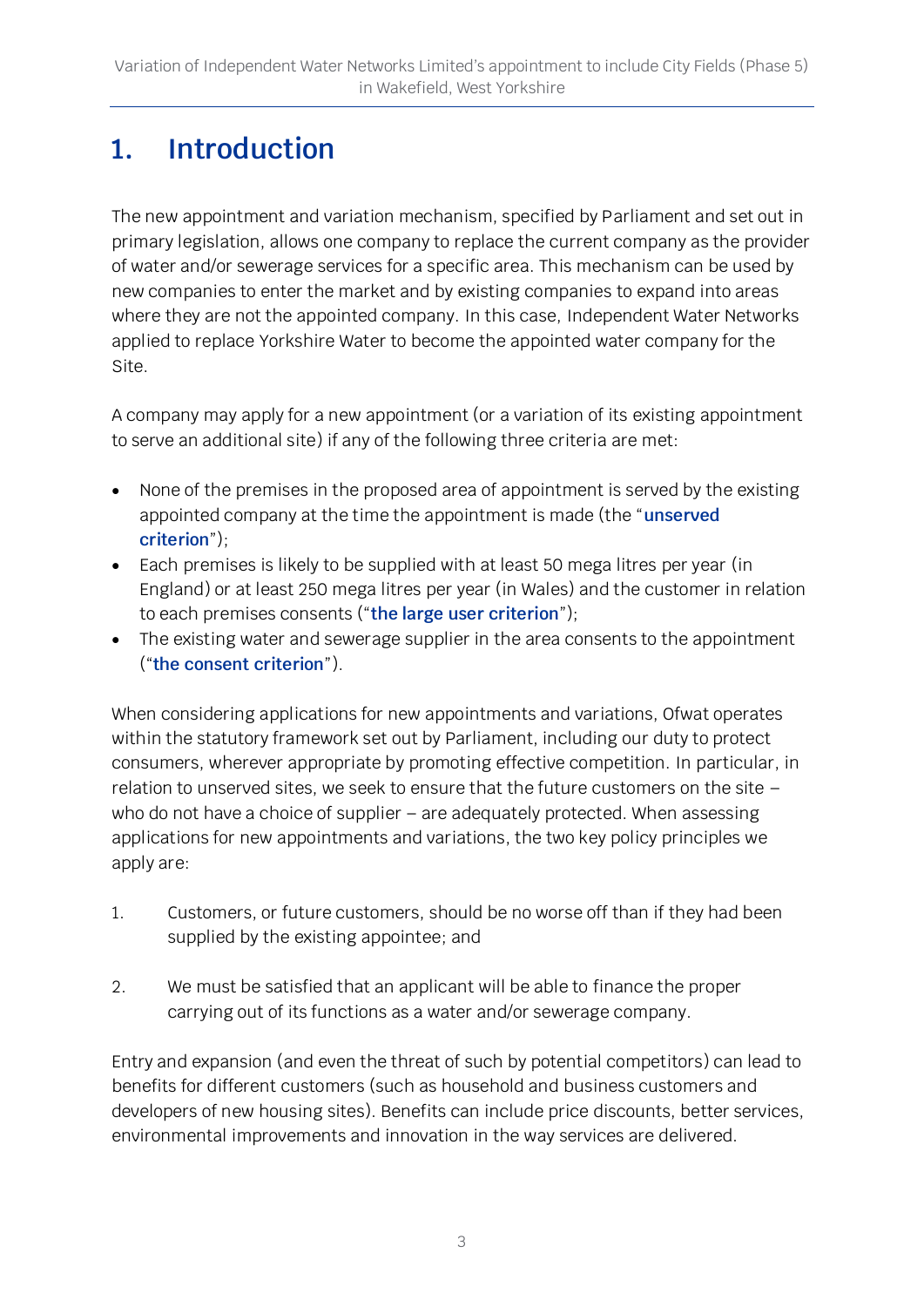Benefits can also accrue to customers who remain with the existing appointee, because when the existing appointee faces a challenge to its business, that challenge can act as a spur for it to improve its services. We believe the wider benefits of competition through the new appointments and variations mechanism can offset any potential disbenefits for existing customers that might arise. We consider these potential disbenefits in more detail below.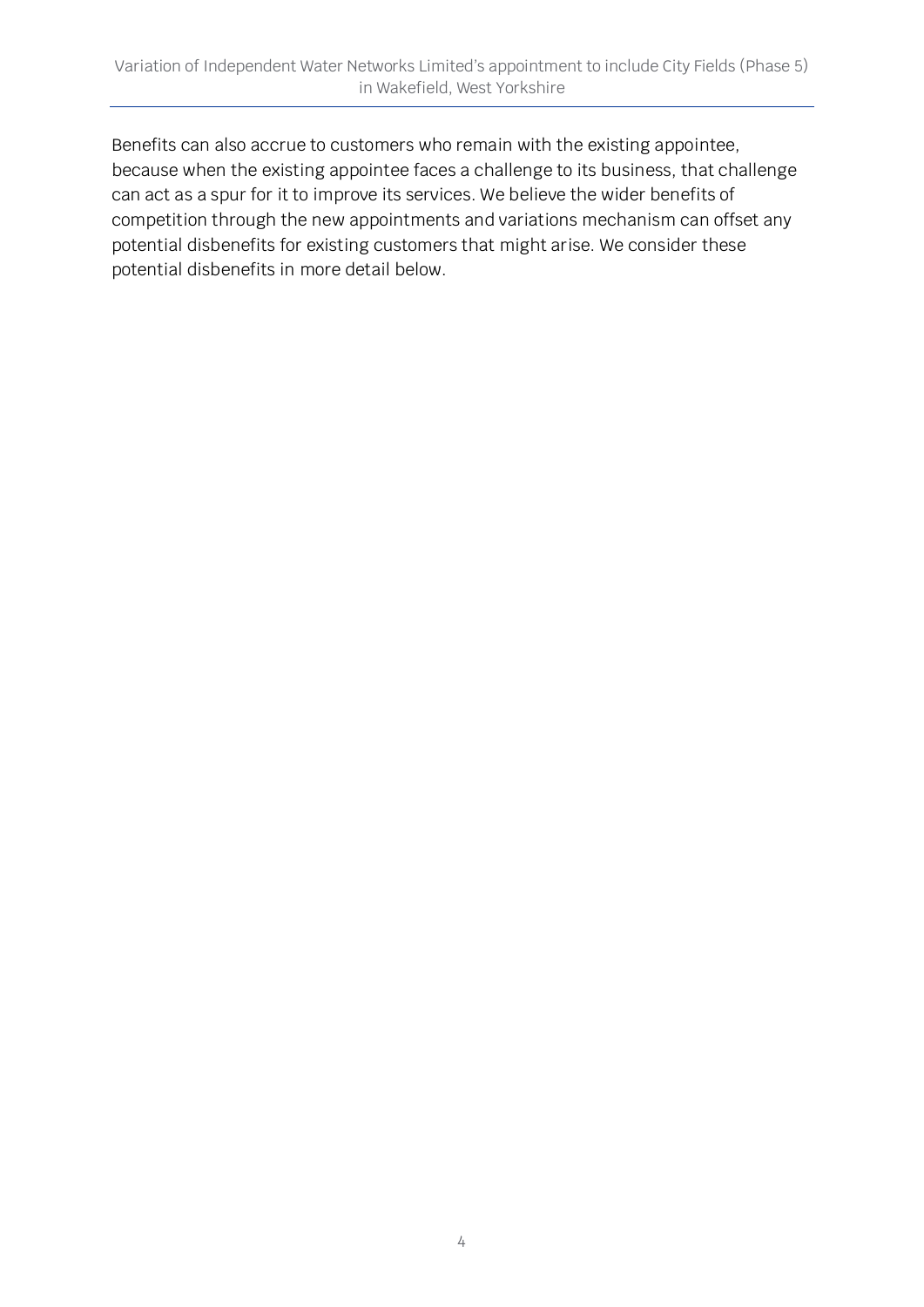# **2. The application**

Independent Water Networks applied to be the water appointee for the Site under the unserved criterion set out in section 7(4)(b) of the Water Industry Act 1991 ("**WIA91**"). Independent Water Networks will serve the Site by way of bulk supply agreement with Yorkshire Water.

### **2.1 Unserved status of the Site**

To qualify under the unserved criterion, an applicant must show that at the time the appointment is made, none of the premises in the proposed area of appointment is served by the existing appointee.

Yorkshire Water has provided a letter, confirming that, in its view, the Site is unserved. The Site is greenfield; from the maps provided there are no assets or properties located on it. Having reviewed the facts of this Site, and taking into account the letter from Yorkshire Water, we consider that the Site is unserved.

### **2.2 Financial viability of the proposal**

We will only make an appointment if we are satisfied that the proposal poses a low risk of being financially non-viable. We assess the risk of financial viability on a site-by-site basis and also consider the financial position of the company as a whole.

Based on the information available to us, we concluded the Site demonstrates sufficient financial viability, and Independent Water Networks has satisfied us that it can finance its functions and that it is able to properly carry them out.

### **2.3 Assessment of 'no worse off'**

Independent Water Networks will match the charges of Yorkshire Water.

With regard to service levels, we have reviewed Independent Water Networks' Codes of Practice and its proposed service levels and compared these to the Codes of Practice and the performance commitments of Yorkshire Water. Based on this review, we are satisfied that customers will be offered an appropriate level of service by Independent Water Networks and that overall customers will be 'no worse off' being served by Independent Water Networks instead of by Yorkshire Water.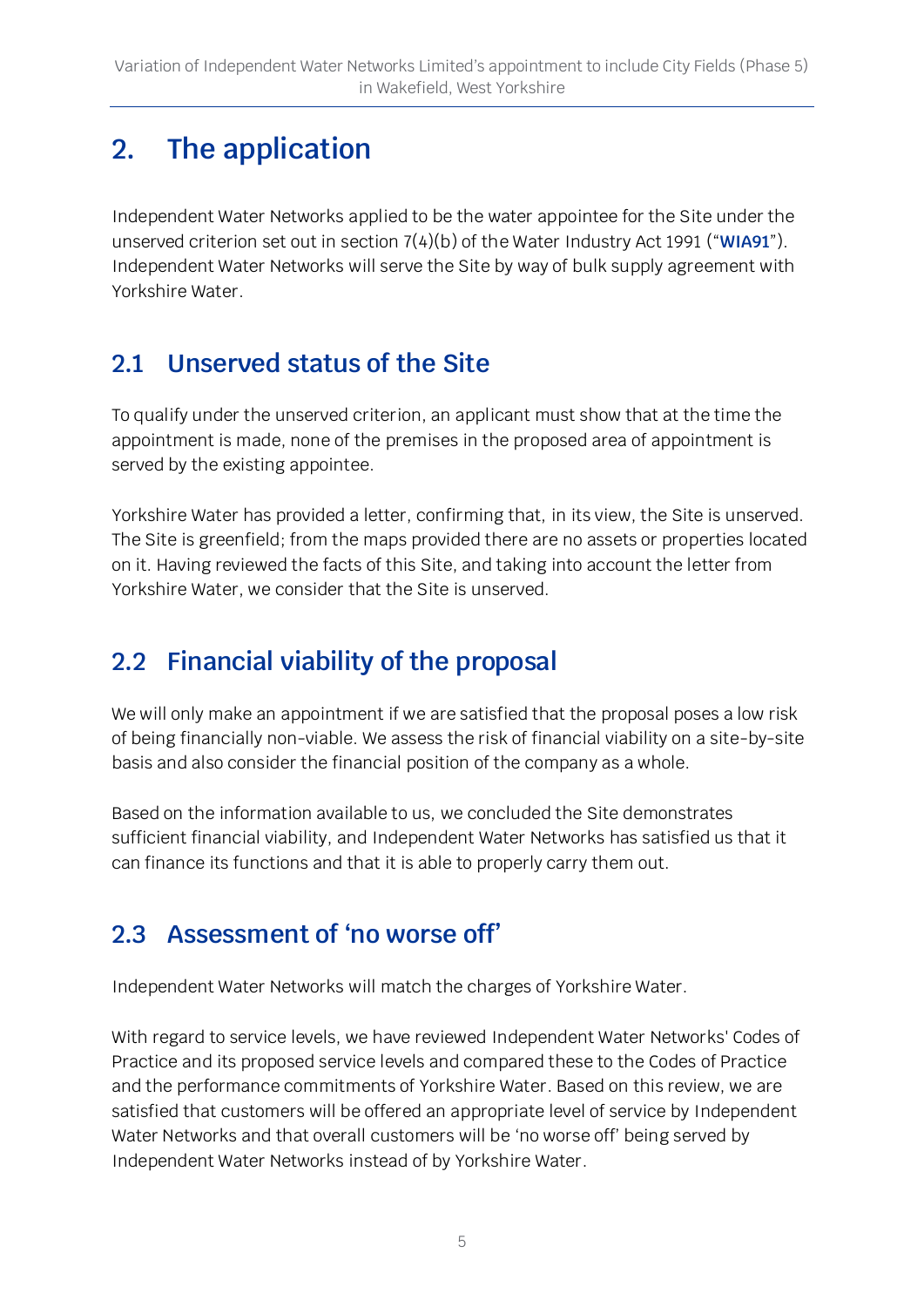### **2.4 Effect of appointment on Yorkshire Water's customers**

In considering whether customers will be no worse off, we also looked at the potential effects of this variation on the price that Yorkshire Water's existing customer base may face.

The calculation necessarily depends on a range of assumptions, and there are clearly difficulties involved in quantifying the effect on customers of Yorkshire Water. It is therefore necessary to use a simplified set of figures. We have expressed the effect in 'per bill' terms to try and quantify the possible effect in an easily understandable way. Broadly, we have assessed the potential magnitude of this impact by comparing how much Yorkshire Water might have expected to receive in revenue from serving the Site directly, were it to serve the Site, with the revenues it might expect from the proposed arrangement with Independent Water Networks.

In this case, we have calculated that if we grant the site to Independent Water Networks, there may be a potential £0.005 increase on the water bills of existing Yorkshire Water customers.

This impact does not take into account the potential spillover benefits to customers arising from dynamic efficiencies achieved as a result of the competitive process to win new sites.

#### **2.5 Developer choice**

Where relevant, we take into consideration the choices of the site developer. In this case, the developer Development Delivery Consultancy Limited said that it wanted Independent Water Networks to be the water company for the Site.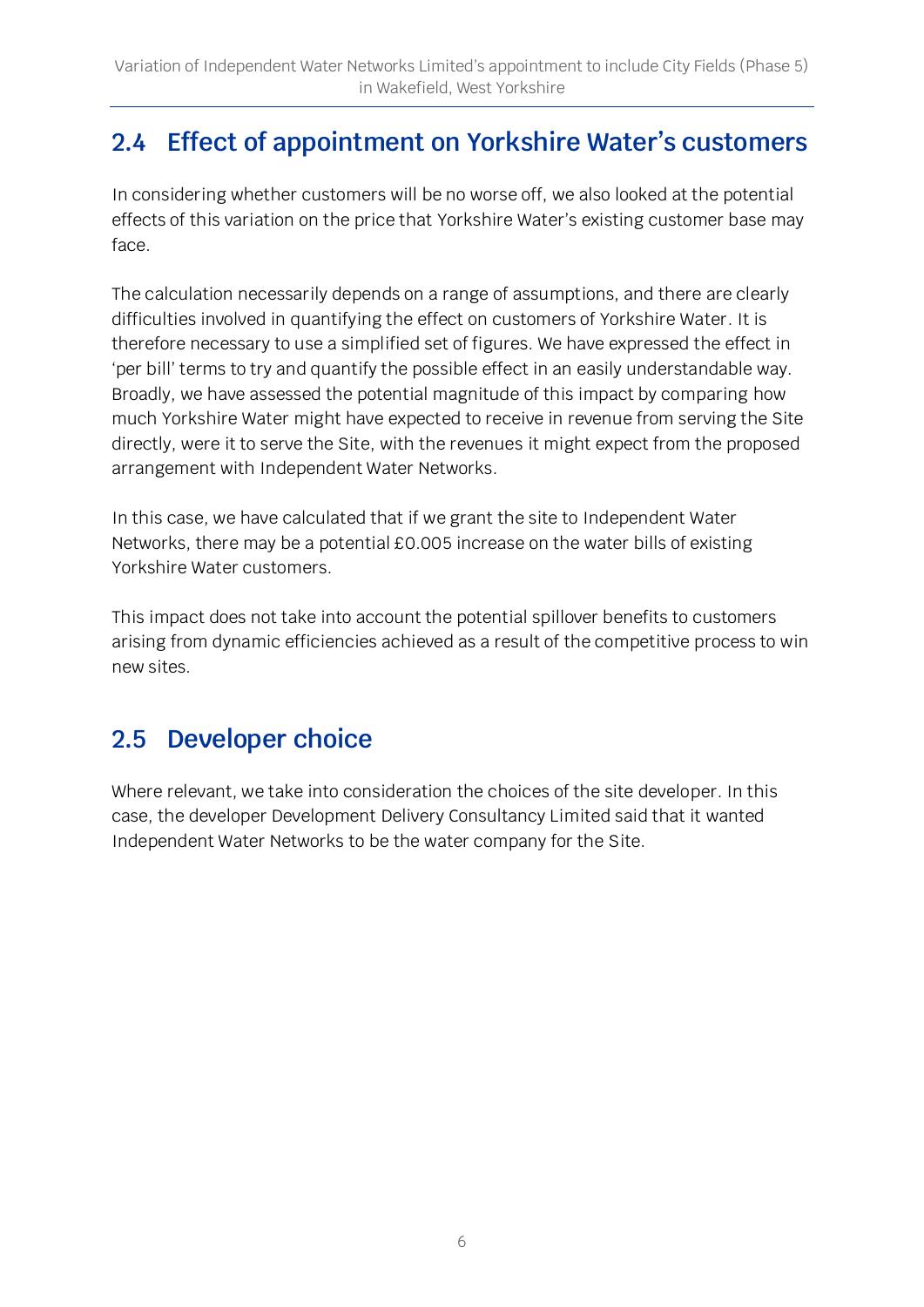### **3. Responses received to the consultation**

We received three responses to our consultation: from the Consumer Council for Water ("**CCW**"), the Environment Agency and the Drinking Water Inspectorate ("**DWI**"). We considered these responses before making the decision to vary Independent Water Networks' appointment.

The DWI and Environment Agency stated that they had no comments in response to our consultation. The points raised in the response from CCW are set out and addressed below.

#### **3.1 CCW**

In its response CCW stated that in general it expects new appointees to provide consumers with prices, levels of service and service guarantees that match or ideally better those of the incumbents.

CCW is aware that Independent Water Networks will be continuing its voluntary general policy of charging 2.5% less than the incumbents' volumetric charges for the 2020-21 charging year at its sites. But it notes that the long-term price benefits are unclear, as Independent Water Networks has not confirmed whether it is planning to continue this discount beyond March 2021. Under these arrangements, customers may be temporarily better off than they would have been if Yorkshire Water had served them

CCW recognised that Independent Water Networks' service standards generally match or exceed Yorkshire Water's standards. For example, Independent Water Networks pays higher compensation if it fails to respond to written complaints or billing queries within committed timescales.

However, Independent Water Networks is not currently able to offer its financially vulnerable customers a social tariff in the way that the incumbent company does, although it will offer the standard WaterSure tariff for qualifying customers. CCW considered that, given its relatively small size and customer base, it may be appropriate for Independent Water Networks to tailor some of its services. Until it can provide a formal social tariff, CWW expects Independent Water Networks to offer appropriate flexible support to any individual in financial difficulty who would otherwise benefit from a social tariff. This should not be at the expense of its other customers.

CCW noted that the variation would result in Yorkshire Water's existing customers seeing an increase in their water bills £0.005 per year once the Site is built out. While it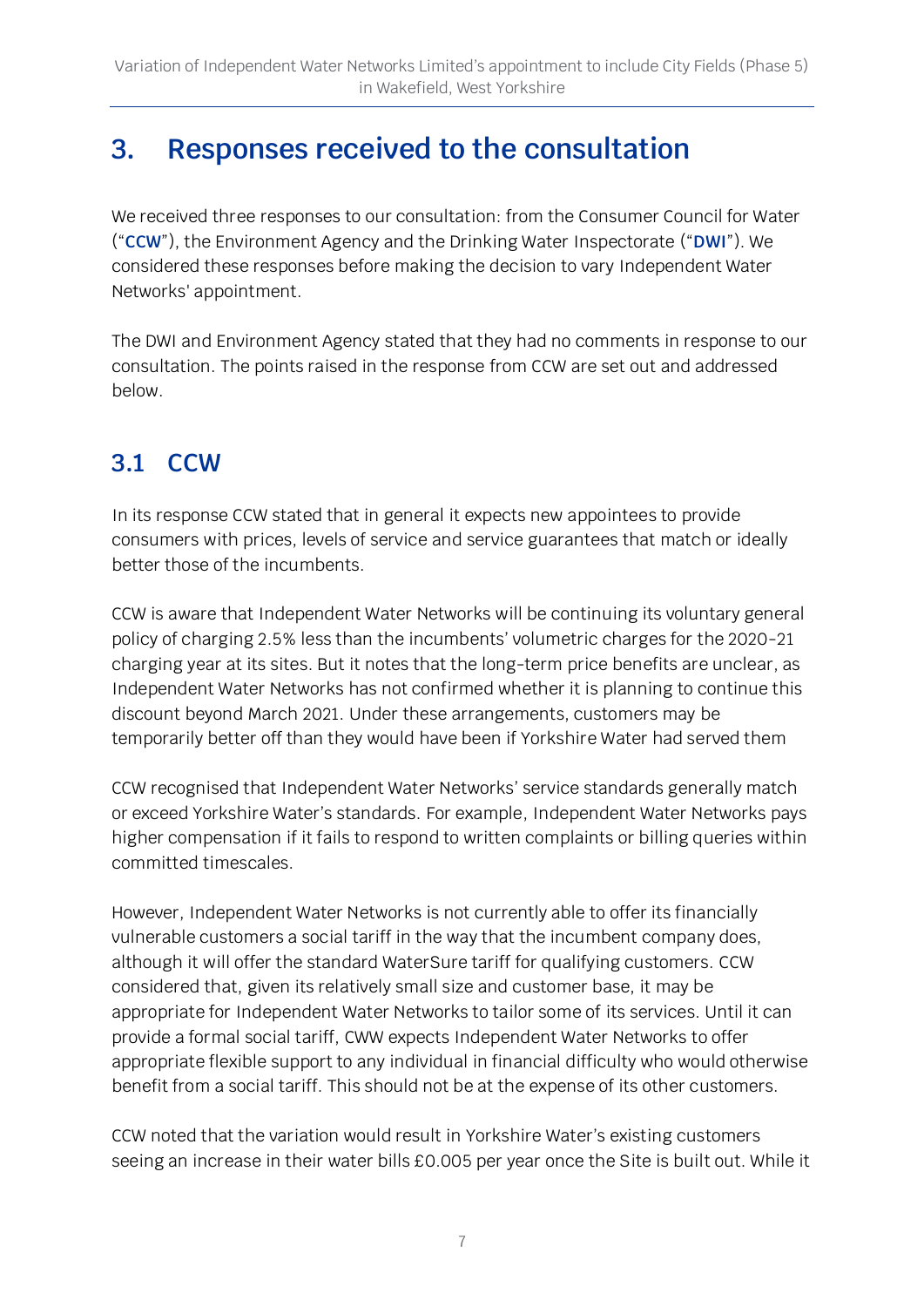noted that this will have a negligible effect on bills, it was unclear as to whether any significant benefits would arise from this arrangement for the incumbent's customers. CCW questioned the value of the NAV regime if it cannot deliver benefits to customers.

One of the key policy principles Ofwat considers when assessing NAV applications is that customers overall should overall be no worse off (in terms of the price and service they receive) than if they had been supplied by the existing appointee. This requirement has been met by Independent Water Networks in its proposal to improve the levels of service and match the pricing set by Yorkshire Water. Our assessment does not require applicants to better the service and price of the existing appointee.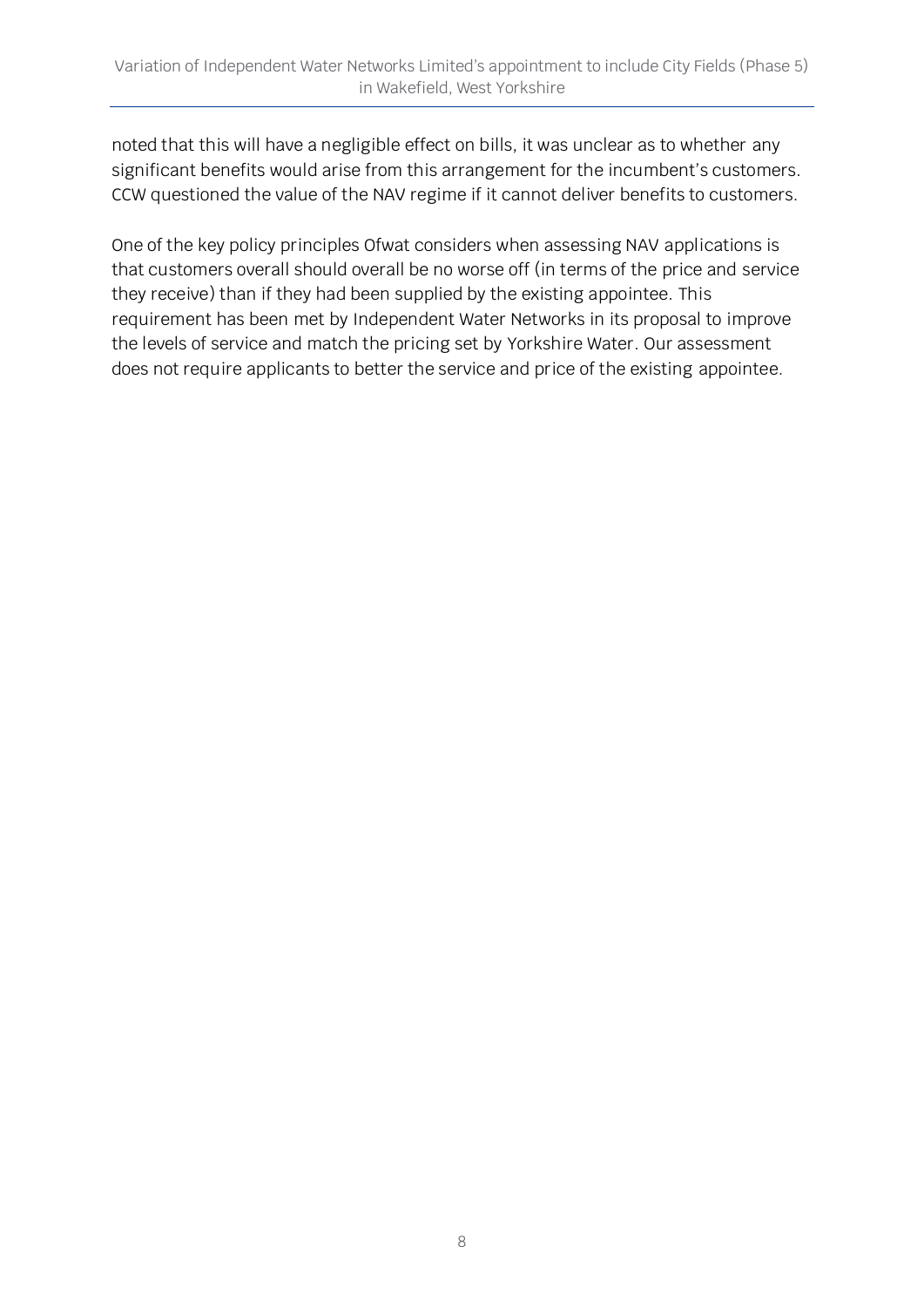## **4. Conclusion**

Having assessed Independent Water Networks' application, and having taken account of the responses we received to our consultation, we decided to grant a variation to Independent Water Networks' area of appointment to allow it to serve the Site for water services. This appointment became effective on 24 December 2020.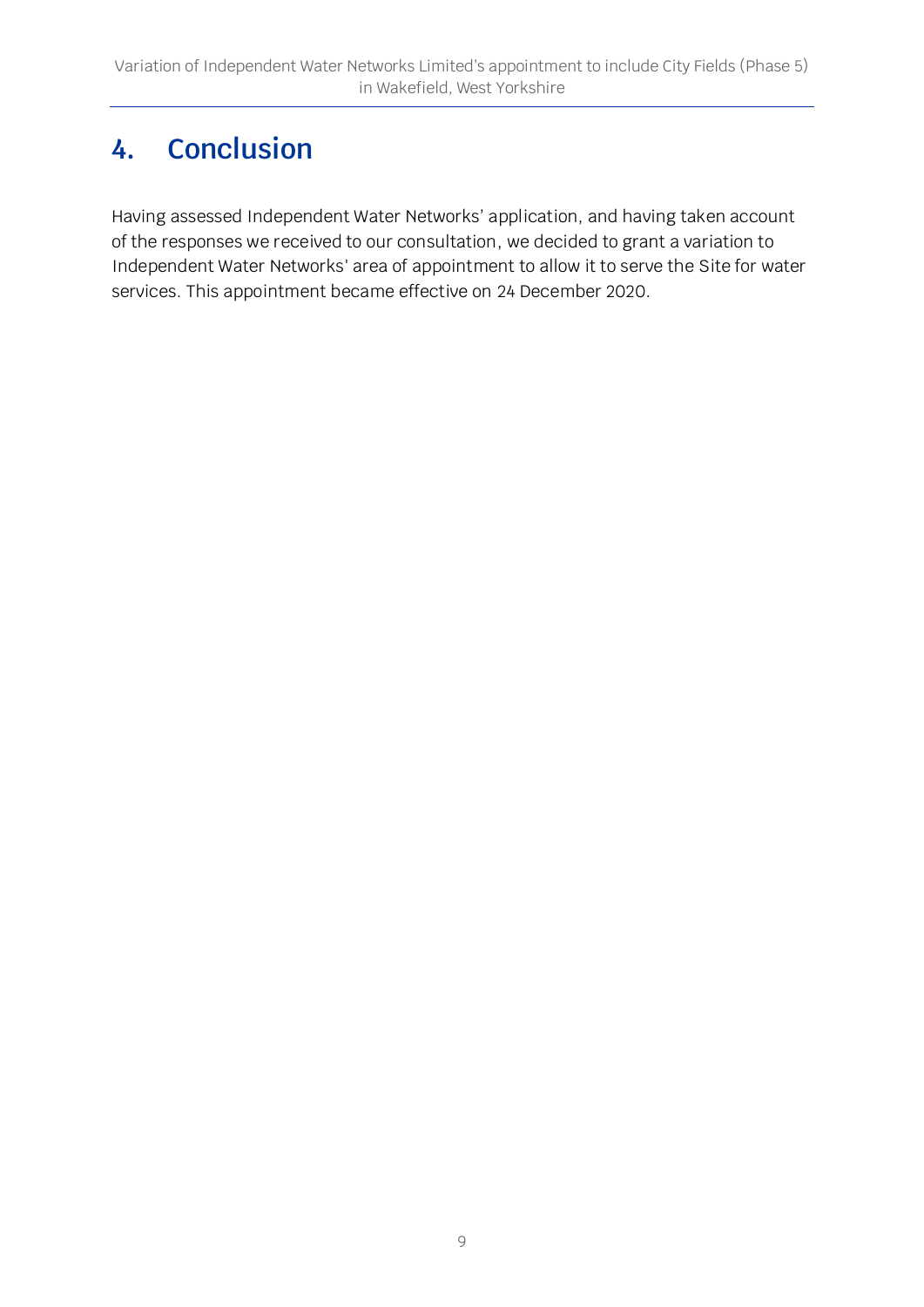### **Appendix 1: Site Map**